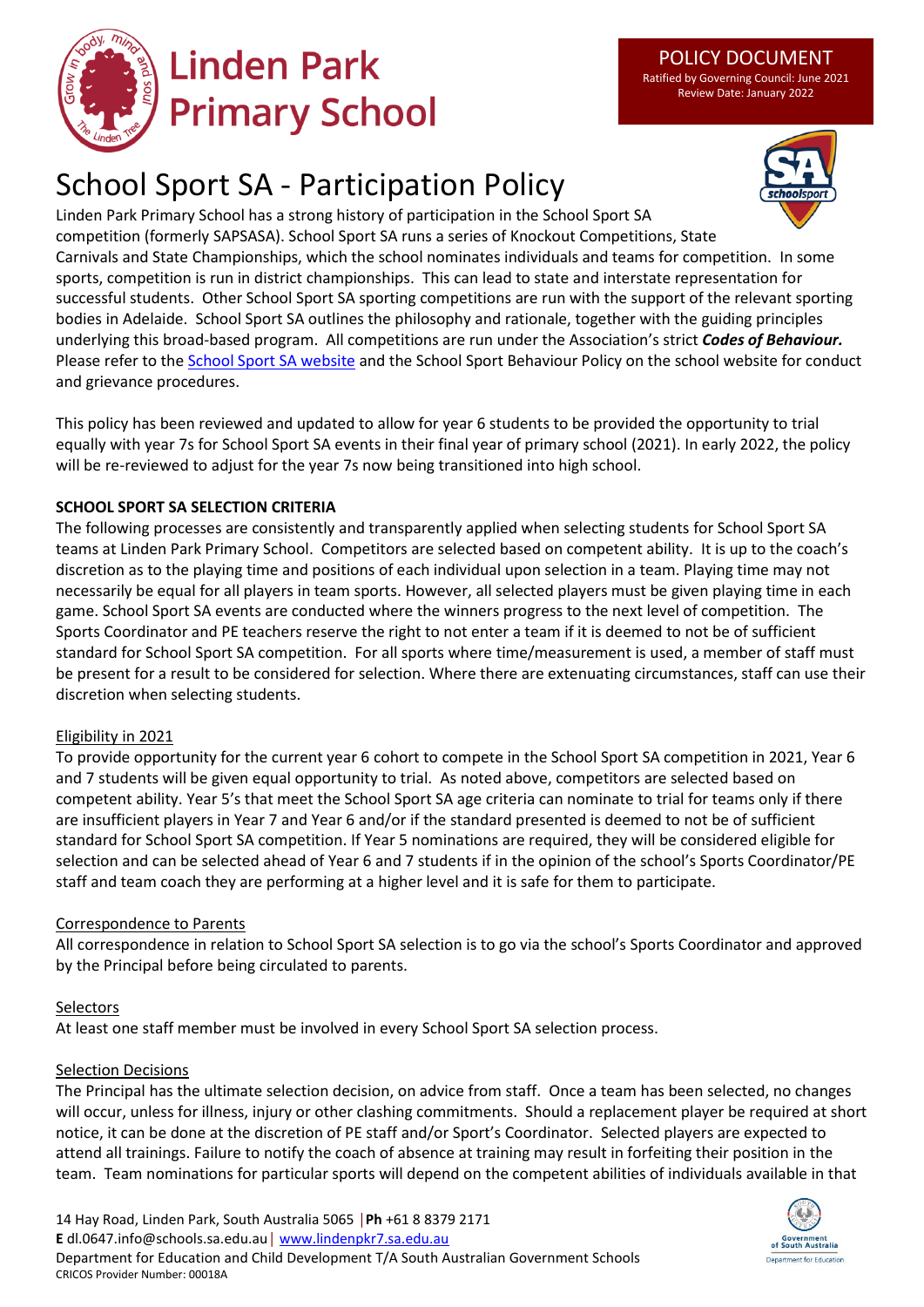year. This decision will be at the discretion of staff based on sports covered in Physical Education lessons, and the possible follow up selection for competition.

#### Further Opportunities

Parents may make enquiries to the school's Sports Coordinator, the specialist Physical Education teachers or the Principal, if they feel their child may be eligible for an individual or team sport not generally offered. Their child's participation in out of school competition could mean that they would be of adequate standard for School Sport SA competition (for example, tennis, golf, volleyball, badminton).

#### Participation in more than one School Sport SA sport

If competition dates are the same for two sports, the student can only be selected for one team (one sport). If this is not known at the time of selection, their replacement must be permanent in that team for the remaining rounds of competition.

#### Notification

All notifications on team selection, and times and conditions of competition, must be distributed by the school and signed off by the Principal. Teachers must be notified in advance when their students will be absent from school.

#### Coaches

The Principal has the ultimate decision on appointment of coaches. In the first instance, coaching positions will be advertised to staff members. Pending no appointment, coaches of Out of Hours School Sports teams and parents will be approached for an expression of interest and possible appointment. Coaches/managers will be held responsible for the behaviour of themselves, their players and spectators at all games in these competitions. School Sport SA has Codes of Behaviour for coaches, parents, players and spectators.

#### Agreements

Upon completing the School Sport SA consent forms, parents must acknowledge they have read the School Sport SA Participation Policy and agree to the conditions set within. Teacher supervisors will be wearing a clearly identifiable fluoro green, Linden Park vest. Any spectators or parents with queries or concerns about the game or training in progress must not approach the coach while performing their duties. All queries and concerns must be directed to the teacher supervisor/Sports Coordinator in the first instance. If the matter is unable to be resolved at the time, the Complaint Management and Resolution Policy must be adhered to. Unresolved concerns must be addressed through an expression of concern or formal complaint in writing to the School Principal via the front office. If a coach has a concern with parents or spectators, the same complaint management and resolution process should be followed. Upon receiving written notification of an incident, the Principal will investigate and decide if any further action or consequences are required. Consequences may include a written warning or suspension of attendance at games and training (the length of which will be determined by the Principal).

#### Supervision

A teacher, or a supervisor approved by the Principal, must accompany every team.

#### Selection Venues

Teams for *all sports* will be selected on school grounds at lunchtime, before or after school, or in Physical Education lessons or during the Athletics Sports Day and swimming trials.

#### District Nominations

The Sports Coordinator, PE teachers and team coaches will nominate students to attend Adelaide South East District trials during the year. Where knockout trials are conducted, they will be used to assist with the selection of students for nomination.

#### State Nominations

All state nominations are completed online on the School Sport SA website by the individual participant. Participants should check the School Sport SA website at the start of each year for nomination eligibility and closing dates for individual sports. The full School Sport SA calendar and information for all sports can be found on the [School Sport](https://www.education.sa.gov.au/schools-and-educators/programs-students/school-sport-sa)  SA [website](https://www.education.sa.gov.au/schools-and-educators/programs-students/school-sport-sa)

14 Hay Road, Linden Park, South Australia 5065 │**Ph** +61 8 8379 2171 **E** dl.0647.info@schools.sa.edu.au│ [www.lindenpkr7.sa.edu.au](http://www.lindenpkr7.sa.edu.au/) Department for Education and Child Development T/A South Australian Government Schools CRICOS Provider Number: 00018A

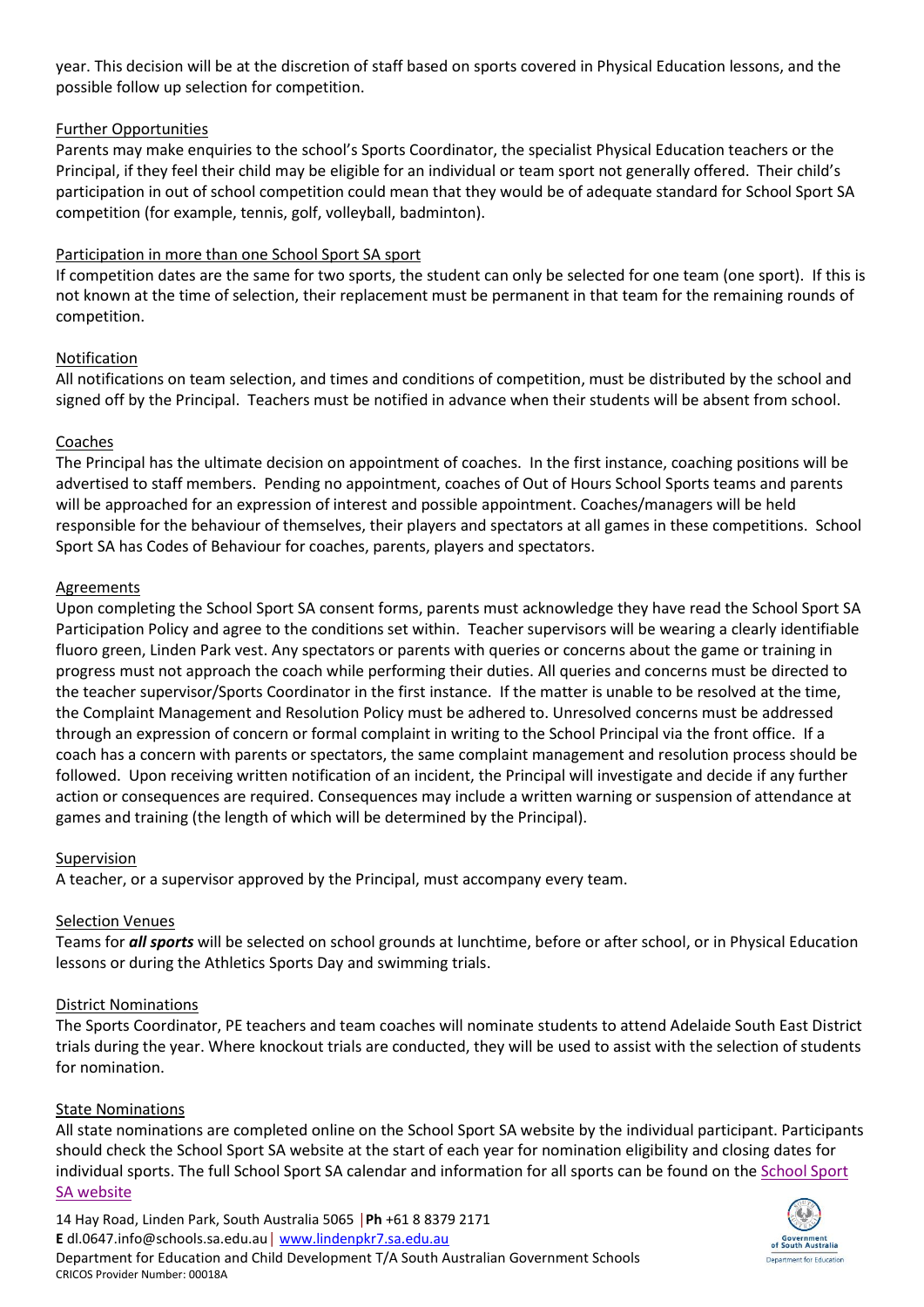### **Selection Process**

| <b>Term</b>    | <b>Sport</b>                       | <b>Selection Process</b>                                                                                                                                                                                                                                                                                                                                | <b>Staff</b><br><b>Coordinator</b>   | <b>Coach or</b><br><b>Manager</b> |
|----------------|------------------------------------|---------------------------------------------------------------------------------------------------------------------------------------------------------------------------------------------------------------------------------------------------------------------------------------------------------------------------------------------------------|--------------------------------------|-----------------------------------|
| 1              | Rugby Union /<br>Rugby Tag         | After a clinic, the teacher in conjunction with the clinic organiser, choose<br>a team from children who show talent.                                                                                                                                                                                                                                   | Kathy Wall                           | As organised by<br>Kathy Wall     |
| 1              | Lacrosse                           | After a clinic, the teacher in conjunction with the clinic organiser, choose<br>a team from children who show talent. Out of Hours teams are<br>available.                                                                                                                                                                                              | Kathy Wall                           | As organised by<br>Kathy Wall     |
| 1              | Swimming<br>Championships          | Students register their interest with the staff coordinator. Selection is<br>held via an internal trial process.                                                                                                                                                                                                                                        | Kathy Wall                           | Kathy Wall                        |
| 1&4            | Cycling                            | Students can attend the Cycling SA School series as individuals or a<br>team of 4. Information will be distributed to students in years 5, 6 and 7.                                                                                                                                                                                                     | Sports<br>Coordinator                | Individual<br>parents             |
| $\overline{2}$ | <b>Cross Country</b>               | Students 10 years & over are eligible to trial late in Term 1/early Term 2.<br>Selection will be based on students reaching a competitive time<br>standard.                                                                                                                                                                                             | Sports<br>Coordinator                | Sports<br>Coordinator             |
| $\overline{2}$ | Basketball<br>Championships        | All Year 6/7 students who play regularly and train at least once a week<br>for that team, are invited to a series of trials to compete for selection.                                                                                                                                                                                                   | Kathy Wall                           | As organised by<br>Kathy Wall     |
| $\overline{2}$ | <b>Table Tennis</b>                | All Year 6/7 students have instruction on table tennis in PE lessons.<br>During these lessons, students showing potential are then asked to<br>come to trials where children play each other. Teams are chosen after<br>analysing these results.                                                                                                        | Kathy Wall                           | As organised by<br>Kathy Wall     |
| $\overline{2}$ | Orienteering                       | Children who are interested in trialling can complete the timed course<br>during a lunch-time. Selection is based on times achieved at this<br>session.                                                                                                                                                                                                 | Kathy Wall                           | Kathy Wall                        |
| 2              | <b>Badminton</b>                   | Year 7 students are instructed in badminton during a block of Physical<br>Education lessons. If there are children who play in a team out of<br>school and would like the opportunity to compete, the school enters a<br>team to cater for these children.                                                                                              | Kathy Wall                           | As organised by<br>Kathy Wall     |
| 2              | Golf                               | The school will distribute information about the Qualifying Day/s to<br>students in Years 5, 6 and 7 and who are at least 10 years of age.<br>Students must be accompanied by an adult to the event.                                                                                                                                                    | Sports<br>Coordinator                | Individual<br>parents             |
| 2 & 3          | Athletics                          | Year 4/5/6/7 students are involved in a school Athletics Day, usually in<br>Term 2. The children scoring the highest results in their age group<br>events are eligible for selection trials for the District Athletics Day in<br>these events. Additional trials are run for interested students that were<br>absent and events not covered on the day. | Kathy Wall and<br><b>Geoff Mills</b> | <b>Geoff Mills</b>                |
| 3              | Orienteering Relay<br>Championship | Children who do well at the Orienteering individual championships are<br>often given a free invitation to this event.                                                                                                                                                                                                                                   | Kathy Wall                           | Kathy Wall                        |
| 3              | Volleyball                         | Year 7 students are instructed in volleyball during a block of PE lessons.<br>If there are children who play in a team out of school and would like the<br>opportunity to compete, the school enters a team to cater for these<br>children.                                                                                                             | Kathy Wall                           | As organised by<br>Kathy Wall     |